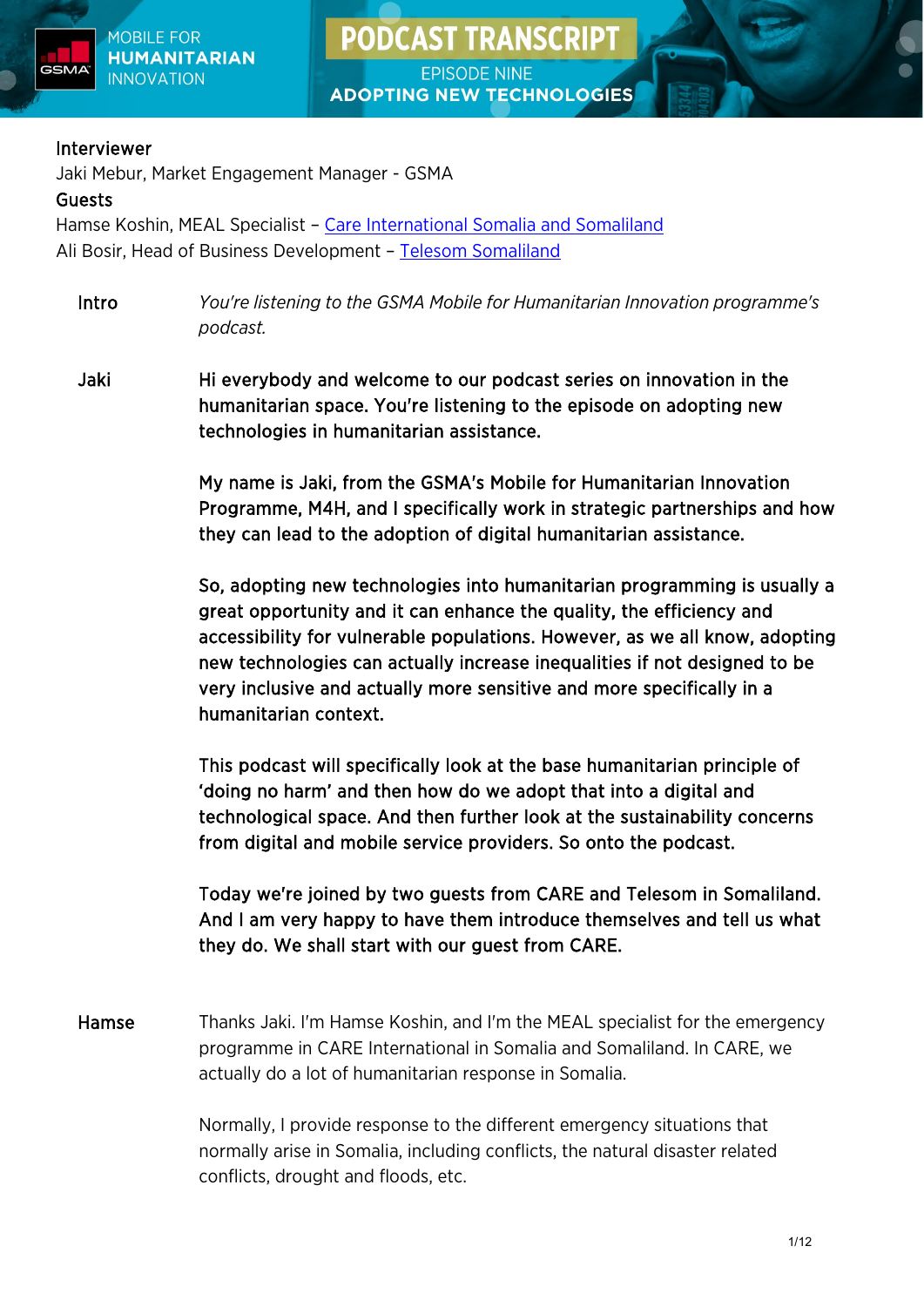

So, a large portion of our response is cash and voucher where we provide people in need cash assistance so that they can manage their food security and can fulfill the different household needs they have.

**PODCAST TRANSCRIPT** 

**EPISODE NINE** 

**ADOPTING NEW TECHNOLOGIES** 

The main emergency response we do, we also do water sanitation and hygiene response, response related to health and nutrition, protection and other livelihoods. We also work for the education sector and employment and also women empowerment.

## Jaki Thank you very much, Hamse, and over to our next guest from Telesom, please introduce yourself and tell us what you do.

- Ali Hello, and thank you Jaki. My name is Ali Bosir I'm Head of Business Development at Telesom. And Telesom is the leading mobile operator since 2001 in Somaliland. Telesom has been providing infrastructure services to different types of NGOs and also the government. We have almost 85% coverage of the whole country and many, many other different services as well. Thank you.
- Jaki Thank you, and just building on that, Telesom has been supporting humanitarian assistance in Somaliland for several years. So what is it about this particular work in the humanitarian development space that has kept Telesom engaged? Why do you do this?

Ali Telesom has been serving the Somaliland society in their different levels, and we feel that we have a responsibility towards our society. And for that reason that we also connect with the humanitarian projects since then.

> After the establishment of mobile financial services, our [ZAAD platform,](https://www.gsma.com/mobilefordevelopment/resources/telesom-zaad-pushing-the-mobile-money-cva-frontier/) there was a demand from the international NGOs to use our ZAAD platform for humanitarian projects. And that's where the partnership started with the NGOs and providing mobile financial service towards the cash assistance project. And from there on, we started also providing more solutions and more services, and we wanted to take this to the next level.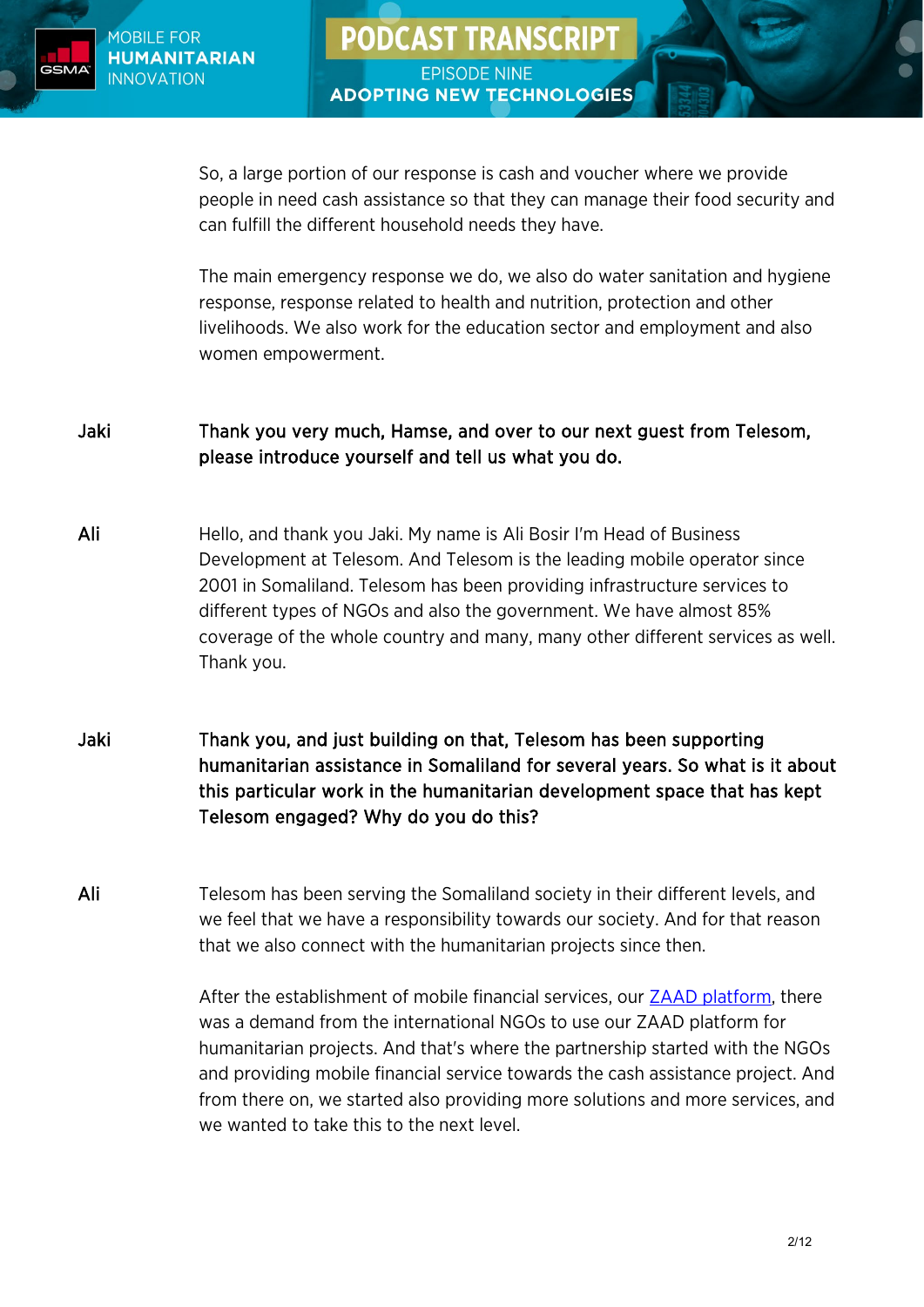

Jaki Thank you, Ali. And so it is clear from what you've told us that technology is clearly a tool that supports humanitarian programming.

**PODCAST TRANSCRIPT** 

**EPISODE NINE** 

**ADOPTING NEW TECHNOLOGIES** 

Hamse, can you tell us about CARE's experience in adopting technology into humanitarian programming?

Hamse Actually, we have first experience in engaging with the mobile network operators in Somalia, mainly Telesom in Somaliland, Golis in Puntland and Hormuud in South Central. So we have been engaging with them in the last seven years or so, for our cash assistance programmes. So we have been working with them to transfer cash to our beneficiaries using their mobile money transfer platforms.

> So we actually felt like their platforms, their mobile money transfer platforms has been really integral for us to deliver this assistance in a timely and efficient manner. For instance, before the mobile money transfer platforms has not been developed by the mobile network operators, we used to deliver cash physically, and there has been a lot of problem. And the main thing that it has improved is actually the safe delivery of cash assistance. And now that we are using the mobile money platforms, we send money to mobile wallets for the beneficiaries.

So people now, they don't need to go to their branch, and the remittance offices to collect their cash. So the safety and security for the beneficiaries has really improved as they used to travel long distances to collect their cash from the remittance offices. It also improved the transparency and accountability at community level and at the donor level. Now, it's clear that people are having the right amount of money they are entitled to, to the right time. So it has improved the accountability that we actually prioritise at community level and in the eyes of the donor.

It also improved the efficiency and delivery. Now, we have actually saved a lot of resource and time when it comes to using the available mobile technology services that are available in Somalia. It also provide at the community level, these systems, they provided flexibility for the beneficiaries to buy the different goods they want from the different markets they can access. Even they can actually buy things from remote markets. In Somaliland people can exchange their money from USD to Somaliland currency.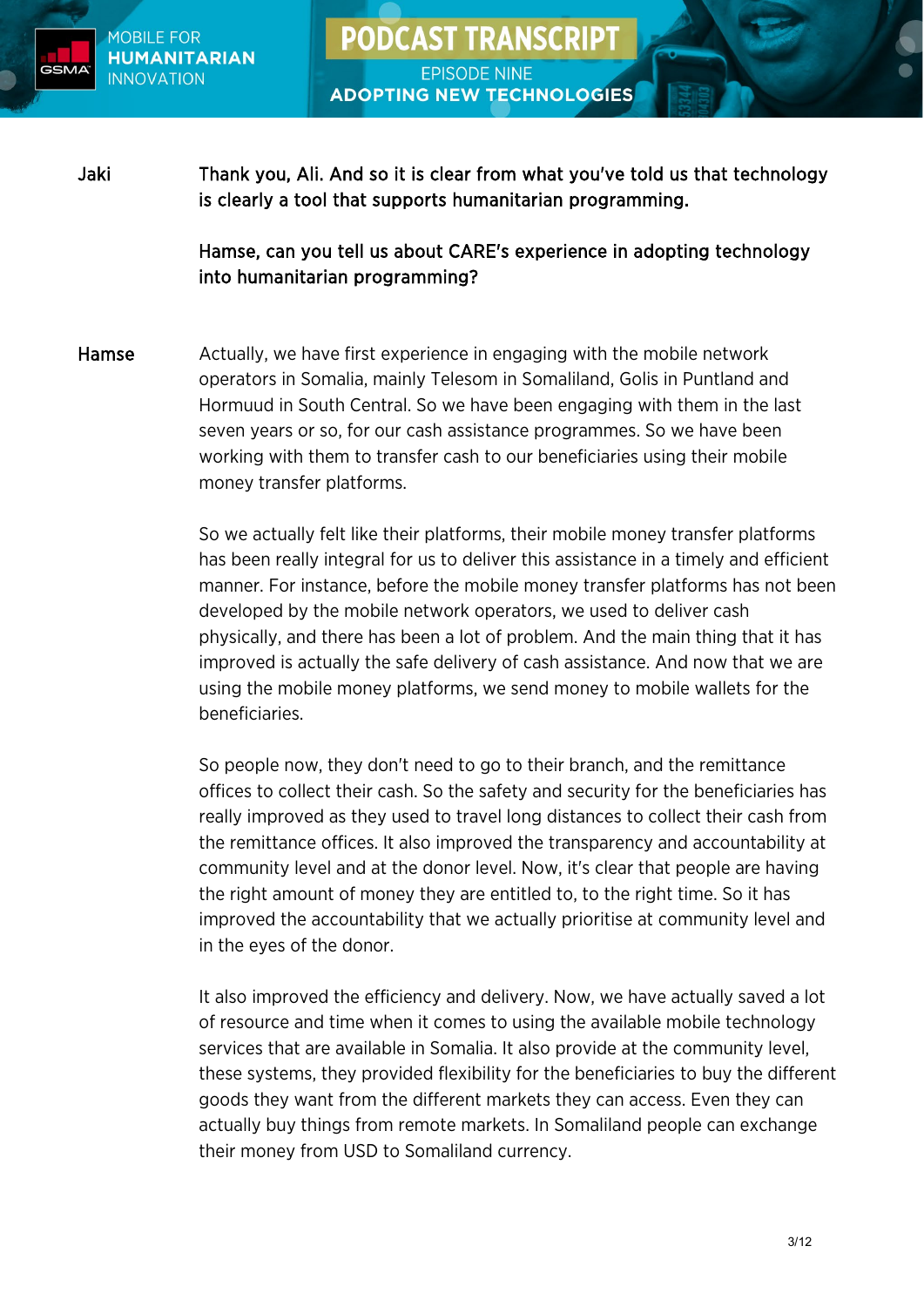**PODCAST TRANSCRIPT EPISODE NINE** 

**ADOPTING NEW TECHNOLOGIES** 



In that way, it actually provided the mobile platform that they are using has provided actually a great flexibility for them to use and utilise the money they are receiving. It also builds the community capacity in actually accessing the financial systems in the country as they use the wallets they have as a saving account, as normally did in the bank. So it really improved our services. And that's actually the positive experience that we have in using and adopting the technologies in the humanitarian sector.

When it comes to issues that should be considered, one thing that's really very important to consider is actually the access. And in Somaliland a large people of the Somali people have access, good access to mobile services. In addition, the network coverage is also good. So in Somalia, in most areas, the network coverage is strong and people can be connected to the mobile services or to the mobile antenna.

Another important thing to consider when it comes to considering in adopting mobile technology is the preference of the community, particularly for the transfer modality. People might be preferring physical delivery of cash, they might prefer transferring cash or delivering cash through banks, or mobile networks.

As CARE, we found in our assessments and the research we do that close to 95% of our beneficiaries prefer to get their money through mobile systems using mobile money transfer platforms. This is actually an important aspect to consider for adopting or when a company or organisation is thinking of adopting mobile technologies.

The last thing I would say to consider is the technical competency of the mobile network operator to deliver bulk cash and its ability to fix problems in a timely fashion.

Jaki I think we can move over to Ali. Looking at, what does a mobile operator consider when you go into the kind of partnerships, like the one you have with CARE that we'll talk about, on adopting technology into humanitarian programming or development work? What do you consider when you think about a potential partnership before you adopt it?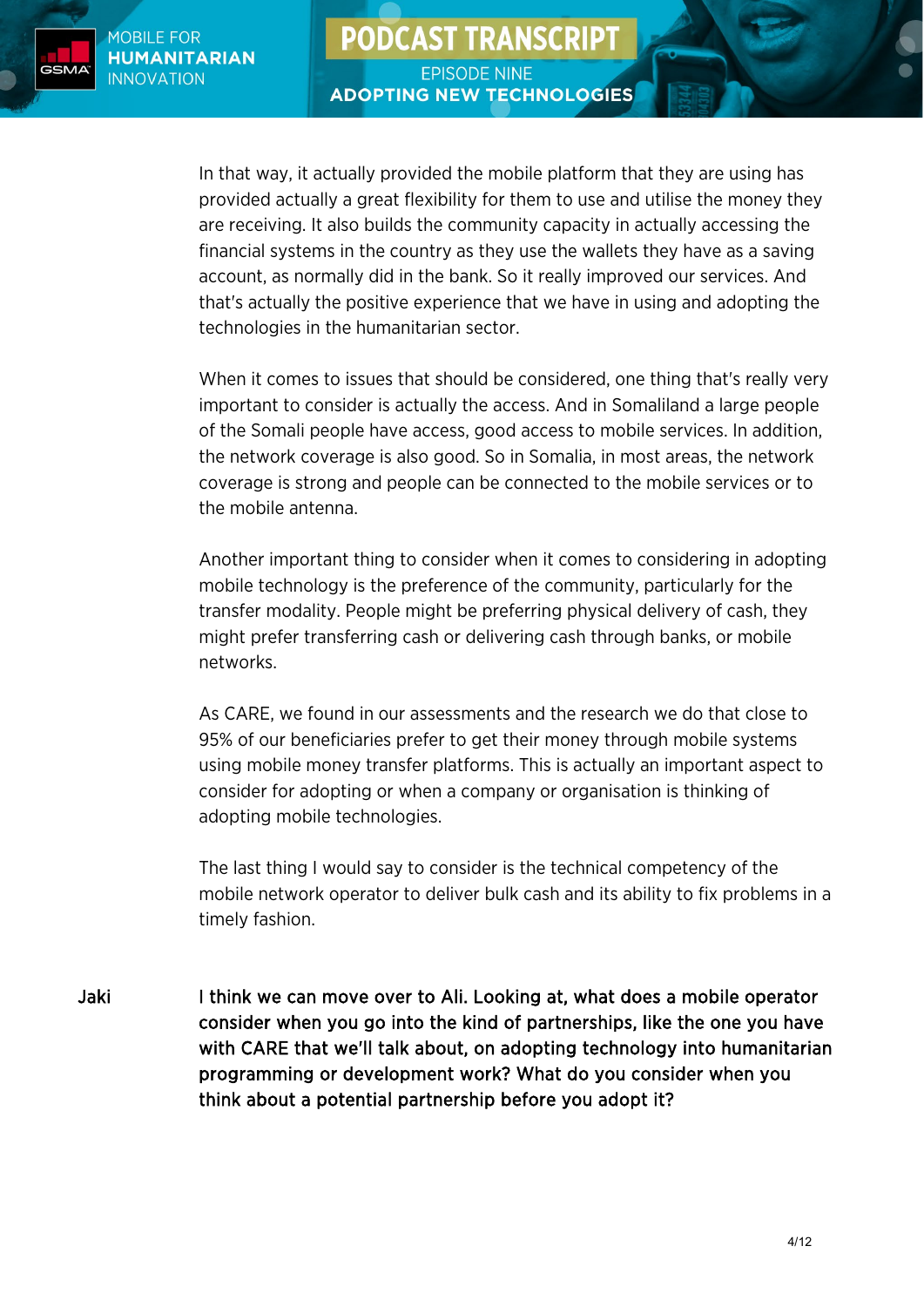

# **PODCAST TRANSCRIPT**

**EPISODE NINE ADOPTING NEW TECHNOLOGIES** 

Ali Well we strongly believe that technology in general and mobile technology in particular is meant to change people's lives, and mobile technology also brings equal opportunity to everyone in their own scale. So our mobile technology services are accessible to everyone. And we do provide digital identity and financial services as part of the financial inclusion activities.

> So this means that we have registered almost everyone in the remote areas especially where they have a digital identity and part of the financial service platform. And this makes Telesom the perfect partner for humanitarian projects. Those NGOs that are working in the area of the cash assistance is where we really want to showcase and bring new technologies that will support their activities as well, and use our platform in a more flexible way.

So our goal is really to reach those NGOs to execute their projects in the best possible way, without any fear of security or other efforts that has been mentioned during the challenge of the cash assistance project in this field.

Jaki Thank you, Ali. And now's a good time to look at a specific example of what adopting new technology would look like.

> CARE and Telesom, supported by the GSMA M4H programme, have really successfully piloted the use of voice identification in the verification of beneficiaries of mobile money cash transfer in Somaliland.

So Hamse, could you tell us a bit about this voice ID project and what challenges it was looking to address?

Hamse The challenge we are having when it comes to our cash assistance programmes is collecting the payment verification from different beneficiary. Normally we send teams to the field to collect this verification from the beneficiary upon they receive the transfers. So normally it takes like two weeks to do this work.

> It actually has a logistical nightmare where we have to actually hire a number of vehicles and people should be given their DSAs [Daily Subsistence Allowance] along with this while they are in the field. And it really takes unnecessary time to close these financial documents with our finance teams. So this is actually the challenge and the nightmare we are having.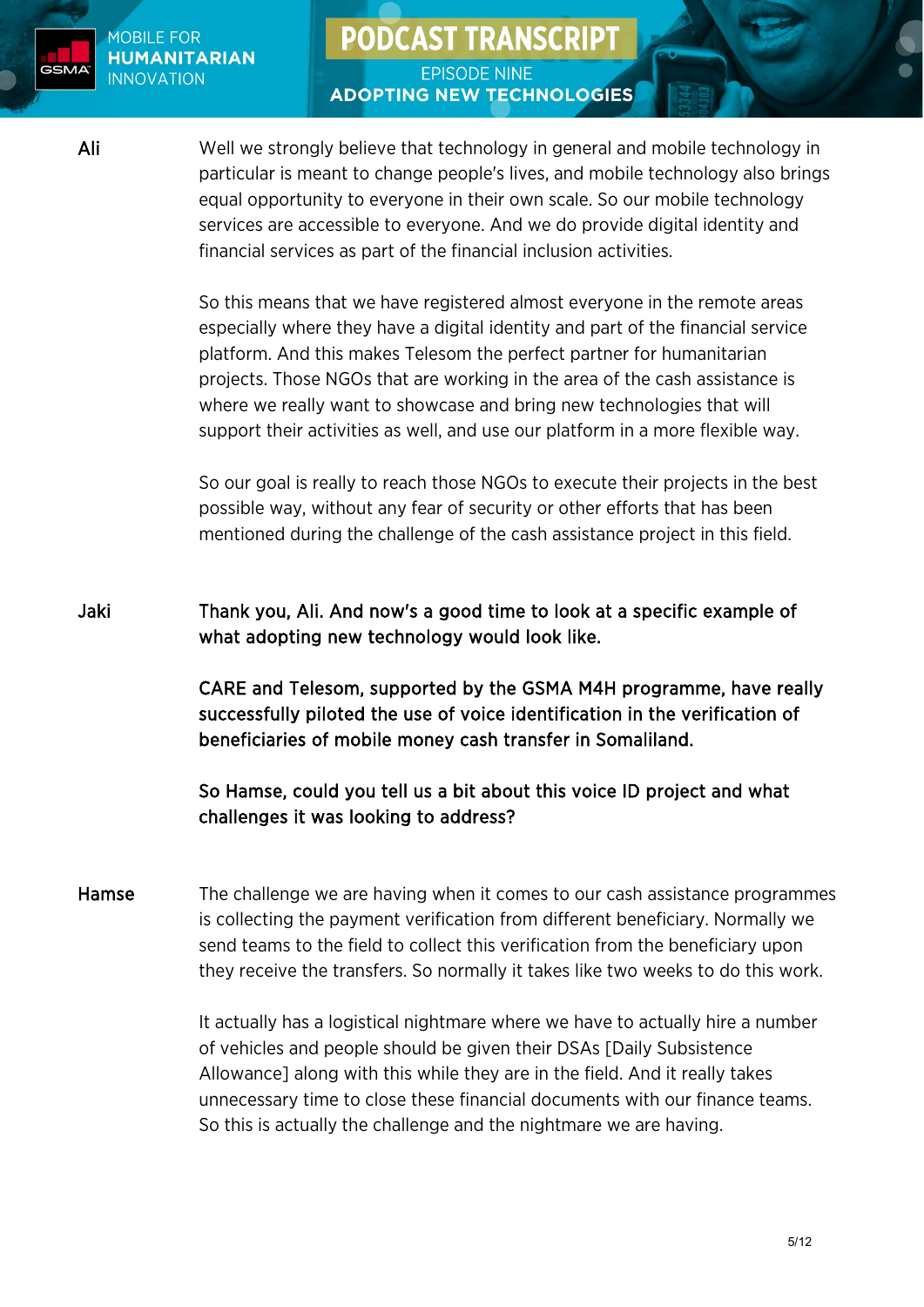**PODCAST TRANSCRIPT** 



**EPISODE NINE ADOPTING NEW TECHNOLOGIES** 

The voice ID was actually about to address this challenge. The voice ID project was an idea that as CARE we came up and we wanted to expand our biometric system. We used another biometric system for registration which is called the Beneficiary Biometric Registration System [BBRS]. So we proposed that while we are doing registration using the BBRS we also want to collect another biometric data from beneficiary which is their voice ID.

So at registration people will record a selected phrase and then when it comes to withdrawal or transferring the money, they will speak the same phrase that they did or said during registration and after they did the same phrase the system will automatically recognise, and the money will be sent automatically to their wallets.

So in this system we will not be required to go and send teams to the field to collect the payment verifications from the beneficiaries. So the system will save us the resource, it will save us the time and it will help us to liquidate the financial transactions in a faster way. So this is actually the challenge we used to have and how it will specifically address our challenge.

Jaki Thank you Hamse. Can you tell me for example, if you had a field officer from CARE was going out into the field to look for beneficiaries to verify what would that look like? How long would they have to work? What are the chances of them getting everybody they were looking for to verify? Just to understand how it feels like from the field teams' perspective…

Hamse Mormally, for instance, if we want to collect this payment verification, normally we are assigned an officer for this work. So he should have to look for travel approvals. It might take like a minimum of two days to get these approvals… the logistical arrangements on time. He will also have to get some allowances while he is on the field.

> We are working in very remote regions. We are working in the three eastern regions of Somaliland, for instance. And so, if he go from Hargeisa or if he go from Burao it might take him two days to reach to the field. It might be another two days to collect the payment verification and another two days to come back. So this is like six days to collect two or three districts from these payment verifications.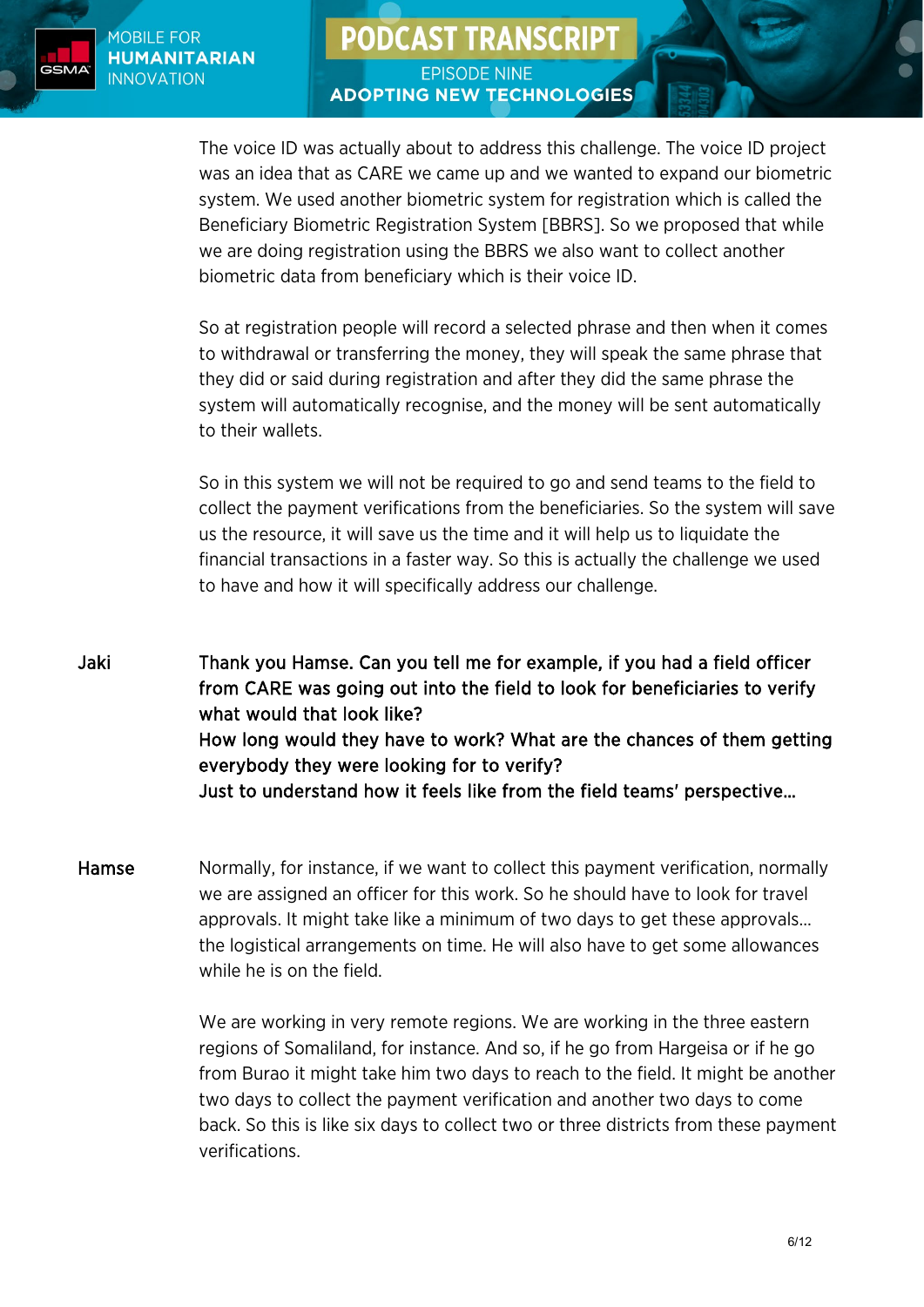And after he comes back then he actually wants to just sit down with the finance go over all these names and these thumbprints one by one, see the corresponding amount, the dates… all these things. So it might also take another two days to collect these things. It might take an average of eight to ten days to finish this work. But this system will help us, it's going to release their money and record the payment verification at once.

**PODCAST TRANSCRIPT** 

**EPISODE NINE** 

**ADOPTING NEW TECHNOLOGIES** 

So when the person says the phrase, he will receive the money at the same time. So we are not required to wait any minute or any time to get this payment verification. So it's really time saving. It's an easy way to close these financial transactions with the finance guys.

Jaki All right, thank you very much and you know some clear advantages in terms of operational overhead in using this voice ID.

> So, Ali, as you know, the builder of technology, what was the process that you went through in order to design this kind of solution and why did Telesom make the decision to go ahead and produce this solution?

Ali We kicked off a new project to develop a voice ID technology. There was immediate challenge already coming up, which is the first one to start with the voice ID technology needs to understand the language that needs to be identified. So we have to build a new language, Somali language, that does not exist and building a new language means that you need to train the platform to understand Somali language.

> So that is where we started from, developing the Somali language. And that meant also to consider all different dialogues that are speaking in different regions so that this voice ID project can be used in every region. And that took some time to collect some different voice prints and train the system and also repeat the process several times so that we have the level of accuracy that can be used for commercial purposes.

> So after going through that process, we came to also develop other technologies that will help us collect the voice print from remote regions and everywhere where the beneficiaries are. And that was also another process and after that, we came to test the project with the CARE International, in this case. And the most challenge thing that we were worried about was the adaptation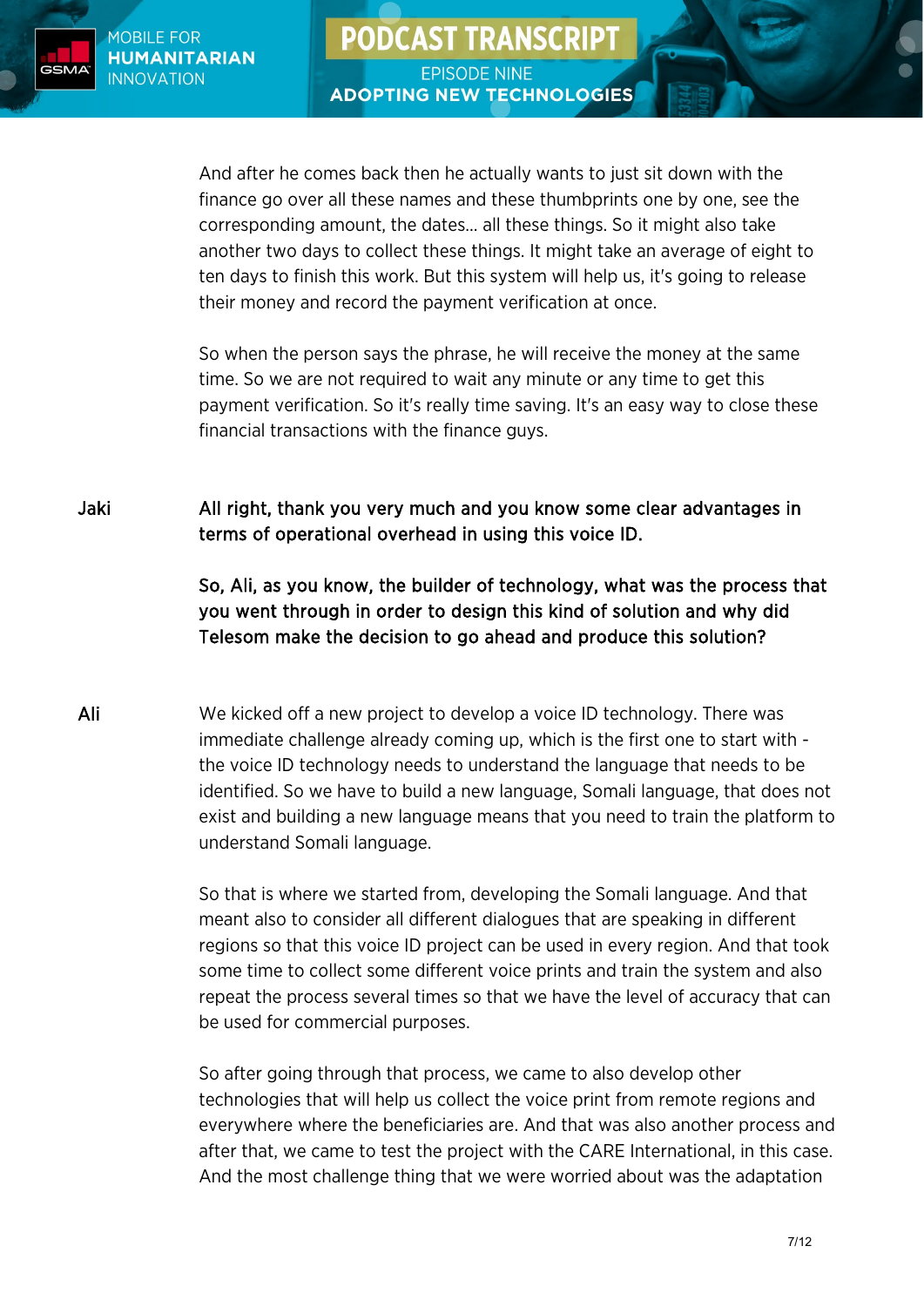

**EPISODE NINE ADOPTING NEW TECHNOLOGIES** 

**PODCAST TRANSCRIPT** 

of the new technology. And that really went well after testing internally the system and then going ahead with the live project with CARE as a pilot project.

The results were amazing and the adaptation level was very high. And what we found out was that the fear we had before was not there anymore, because the success rate reached over 90%. And that was really a result that amazed us all. And the reason for that is Somali people are oral society. So anything based on voice is much easier to use rather than other technologies that needs other type of interaction. And also the type of device needed by a person is only a basic phone and that made everything also easy.

And the reason using voice ID was that the other biometrics required separate devices and going to a remote region is also challenging and what if the biometric identification fails while you are in a remote region? So in terms of voice ID, you don't need to take a separate device to identify the person, sorry. And only using a basic phone with a telecommunication infrastructure that will bring the solution in and also do the identification at any time, at any place. That is the long story short as I described the process.

Jaki Thank you for that, if we could maybe add a little more to your long story, can you describe what you saw to be the experience of somebody when they tried voice ID for the first time and be successfully verified and they received their cash?

# Can you try and put us in the shoes of the recipient and how they experienced it?

Ali Yes, the experience of the voice ID It was very vital to us at the beginning because the way we define the process was to shorten the identification time and payment time, instead of the way it used to be before.

> Once the person identifies themselves, they will be immediately given cash automatically through a mobile financial service. And this has given, to the beneficiaries, a good experience really because they were not expecting this to happen this way. By just saying a passphrase and then immediately being identified and getting cash was giving them a good impression for the second cycle to believe in this technology more.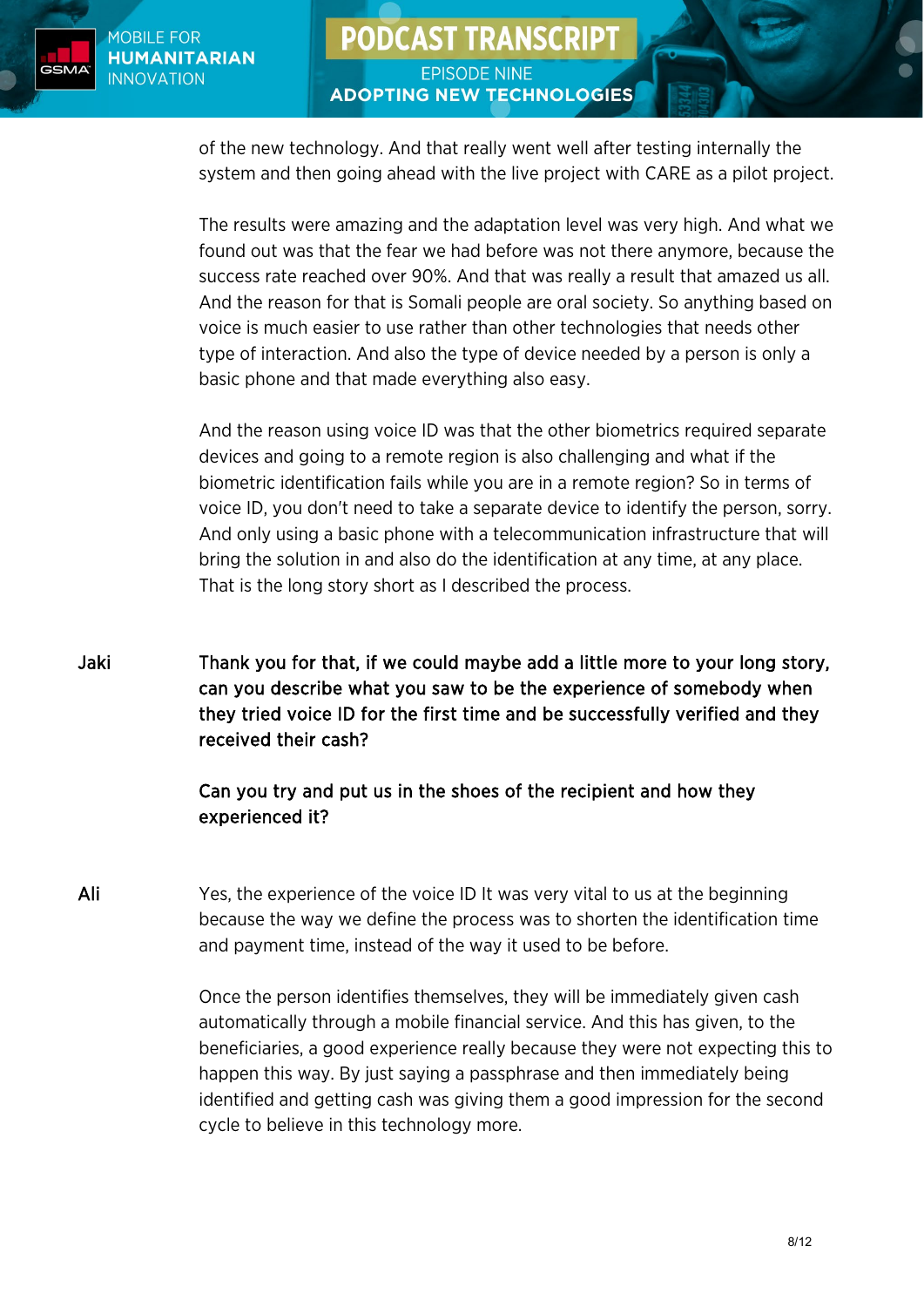**PODCAST TRANSCRIPT HUMANITARIAN** 



MOBILE FOR

**INNOVATION** 

**EPISODE NINE ADOPTING NEW TECHNOLOGIES** 

We have been ourselves in the field for the first time when we established the voice ID, and of course the challenge was people getting to understand what voice ID means and all the fears and suspicious things can come around that, why you are recording our voice and what you are going to do with our voice, and all these things were a big challenge at the beginning. But then when people started to use the technology and say the passphrase and being identified and getting the payment immediately, was really good result and good experience for them and for us as well.

Jaki Thank you, Ali. And now looking like no technology solution is 100%, you know it won't treat everybody 100%, there are certain groups of people that will specifically be challenged in the use of new solutions.

> So, how has your experience been in the adoption of voice ID and specifically looking at traditionally marginalised groups, such as the old people or the people with disability - how has their interaction with the platform been? We can start with you Ali.

Ali Yes, well, as you said, of course, no technology is 100% solution. So there will be always challenge and there will be always people who are excluded from using technology by any other reasons. So, what we have seen so far, there is small margin, not really in everyone but we have seen small margin, especially aged group that are always difficult to use any sort of a technology. But with the voice ID technology they use it, is really very simple because calling another person is something that they do every day.

> So, that's not an issue. It was a normal thing. And also saying the passphrase is also an oral thing, so that's not a challenge for them. So these two things are okay even with the aged group, but there are some cases that happened during the implementation of this project.

For example, in some regions where people have been registered before, and then when it came to the time of payment to identify themselves, the system refused to identify them, although they were registered in the system. And some of the reasons that we found out was the type of phone used.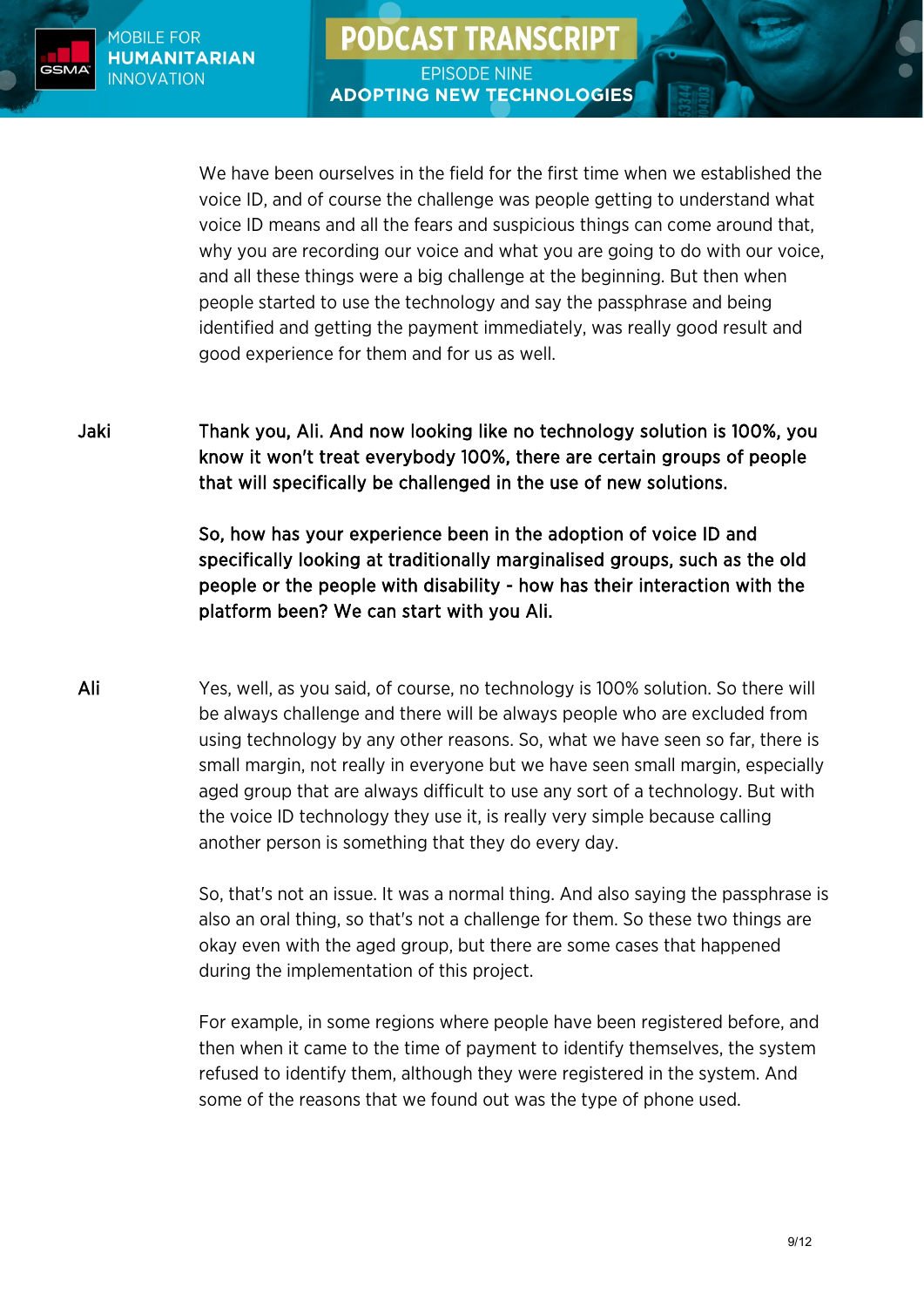

**EPISODE NINE ADOPTING NEW TECHNOLOGIES** 

**PODCAST TRANSCRIPT** 

There were some particular mobile phones used that the level of the voice frequency was not clear enough so that it was not able for the voice ID technology to identify such kind of a voice. It thinks that this is a fraud or prerecorded passphrase instead of a real time passphrase. So this was one challenge.

And the other challenge was some people getting sick with the cough and the voice tone has changed so that the system could not recognise them. And the other challenge we have seen which is really the common one is, especially with the aged group, that they have difficulties remembering the passphrase.

Although we made the passphrase very easy to remember, but for those groups it was difficult for remembering the passphrase. So, these are the some of the cases that we have seen.

So in terms of the usage of the technology was not a challenge for anyone. But in terms of the saying the passphrase or having changing the voice tone, so that was a problem for some people. But the rate of the usage and success rates are really very high and very impressive.

# Jaki All right, thank you Ali. Hamse, are there any barriers that you think need to be addressed anymore other than the ones Ali has said?

Hamse I think most of the barriers are those Ali has mentioned. One thing I actually want to highlight is the confidence of the people in using the system. People, initially and while we were at the mobilisation stage, before we do the actual registrations, when we face and meet the community, we felt like some people might not be confident in using the system because of that, because of actually their low literacy levels, as the system is so much simplified, and after they used they actually built their confidence, and they found out that the use of the system was actually quite simple for them to use.

> And having the community confidence is really a very critical thing. And in the second phase of the piloting it was an issue that we prioritised. And our teams from Telesom and CARE who were participating in mobilisation and registration were actually raising awareness on actually how the system's simple, what it can help, how it would be useful for them to get their money in a more faster way. So the community had acceptance and their confidence is also a critical thing.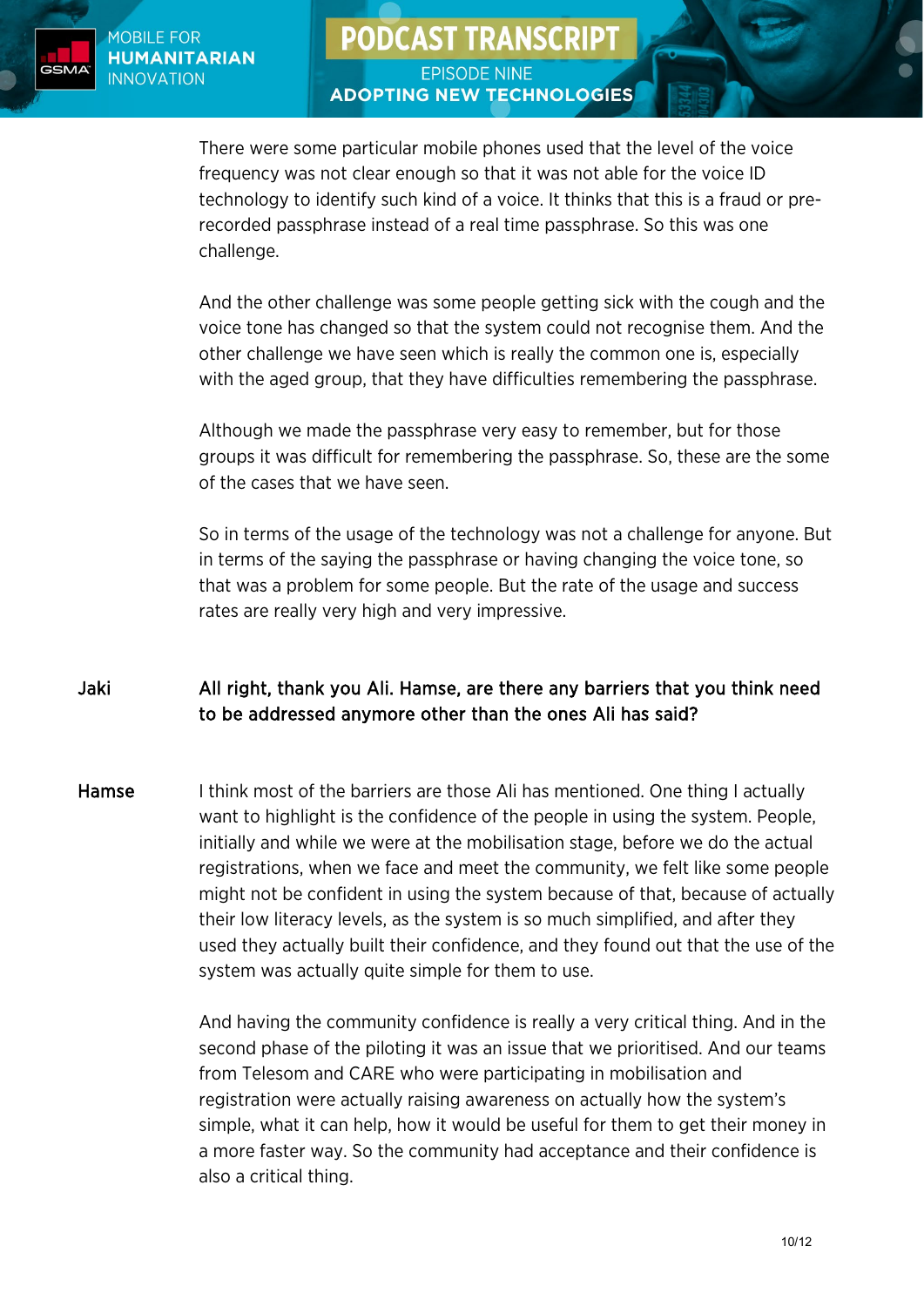

One thing I would like to add on Ali's point is that yes, we found out that elder people have difficulty in remembering or in pronouncing the phrase in the right way. Telesom enabled us, they created a system where we can login and see how the system is going on, how many people are able to withdraw their money.

**PODCAST TRANSCRIPT** 

**EPISODE NINE** 

**ADOPTING NEW TECHNOLOGIES** 

And for those people who are not able…who are unable to withdraw their money, we can call them and trace them so that we can know the challenge they have. So from there, it gave us an opportunity to track people who have difficulty in remembering or in pronouncing the phrases in the right way. So we have actually another system where we can still track those people. In the first phase piloting, we found out in the first day of the transfer only 2% of the population have withdrawn their money.

In the second transfer this are really improved where in the first day of the transfer 8% of the beneficiaries withdrew their money. So this has been actually a good advancement and people becoming aware of and they were becoming literate on the use of the system. If we have someone who is unable to record his voice, maybe he's deaf, or his voice is not well, we have a waiver at CARE where we can actually accept another member of his close relative can record instead of him.

And that's actually the same way that we used to use for the beneficiary registration system where we are collecting people, their thumbprints. So we have these internal arrangements to actually cope with the gaps that we are having with the system. Thanks Jaki.

Jaki Thank you Hamse, and to the both of you, it's an amazing project that CARE and Telesom have embarked on and this voice ID verification really has the potential to change the humanitarian space.

> And just a last question for the both of you, if you had an endless amount of time and money, and we can start with Hamse, what other kind of technology would you put into humanitarian programming, if the opportunities were endless and you're thinking as widely as you possibly can?